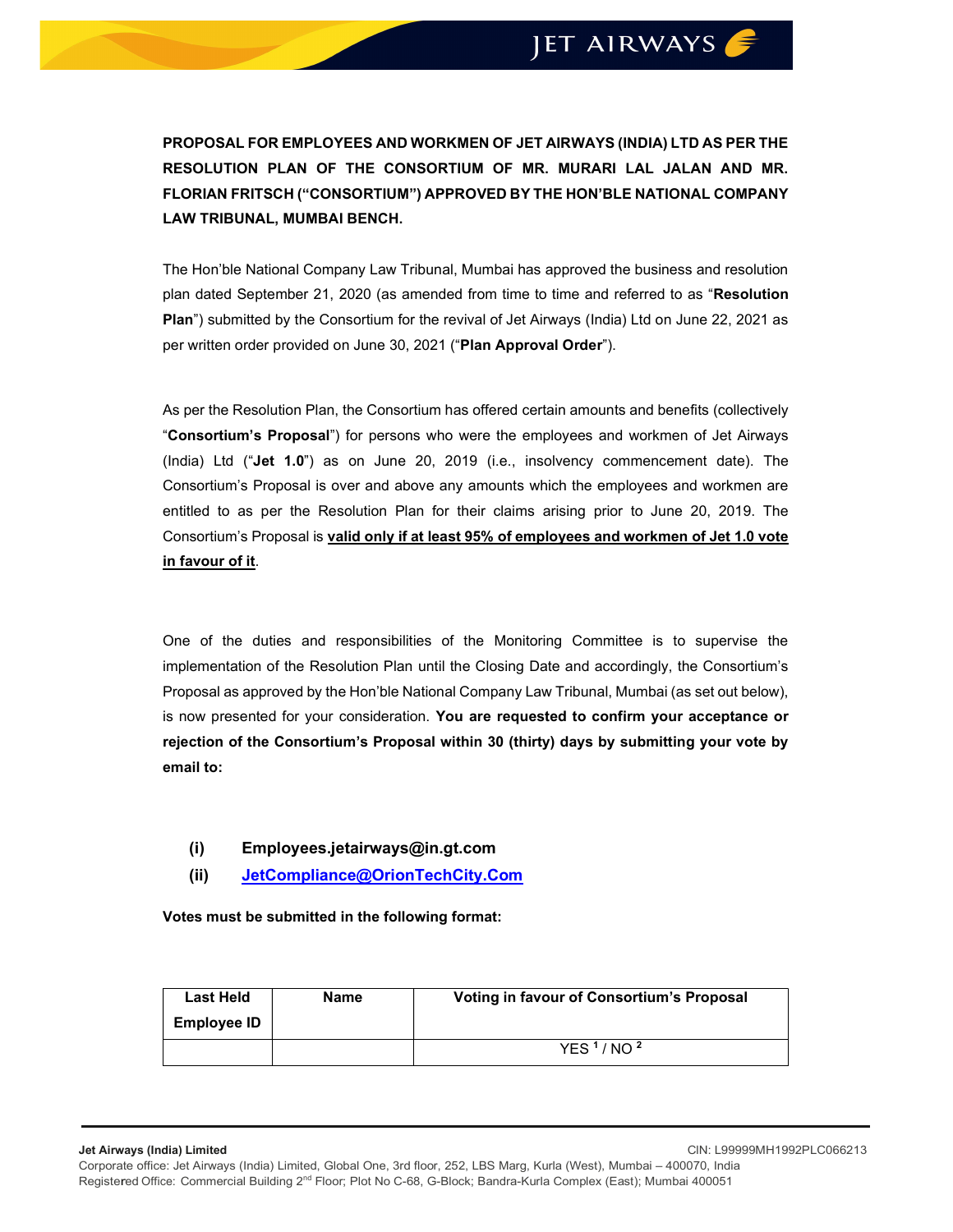

1 Yes - means you accept the enclosed Consortium's Proposal.

<sup>2</sup>No - means you reject the enclosed Consortium's Proposal.

All votes submitted between July 5, 2021 to August 4, 2021 will be considered for ascertaining the approval or rejection of the Consortium's Proposal.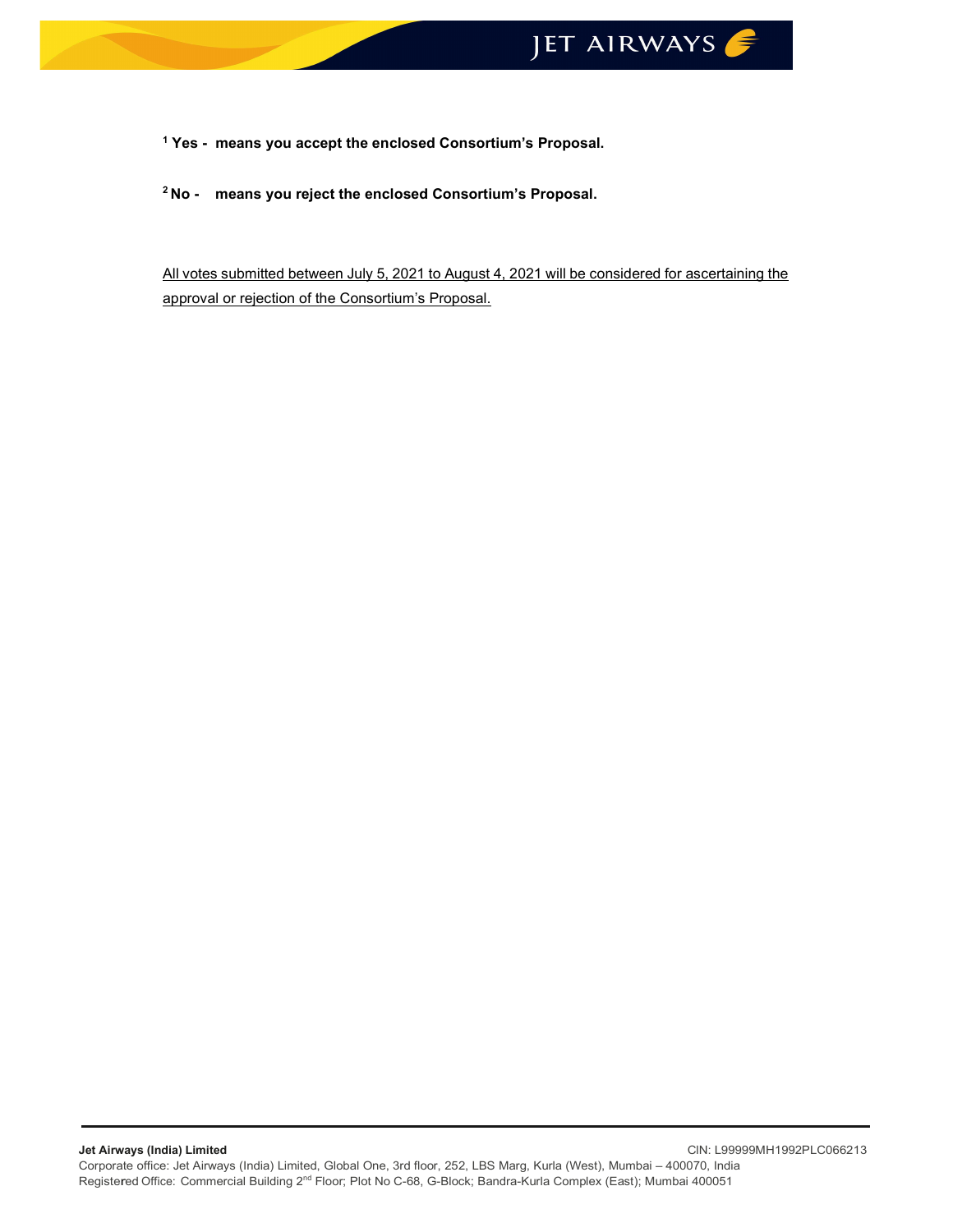#### CONSORTIUM'S PROPOSAL [Dated 5<sup>th</sup> July 2021]

### (i) Welfare Trust

- All employees and workmen, including members of Asset Preservation Team (collectively "Jet 1.0 Ex-Workforce") on the payrolls of Jet 1.0 on and from June 20, 2019 (i.e. the insolvency commencement date), to form an employees' trust ("Trust").
- Union leaders of Jet 1.0 Ex-Workforce to be trustees of the Trust.
- All Jet 1.0 Ex-Workforce to be the beneficiaries of the Trust.
- Trust to be formed and details be shared with the Consortium.

### (ii) Equity Stake

- Consortium to transfer 0.50% equity stake in the re-constituted share capital of Jet Airways to the Trust through conversion of their outstanding claims. Net Present Value of 0.5% Equity Stake at the Year 5 is estimated by the Consortium to be Rs. 183 Crores.
- There will be no restriction on transfer of shares and Trust can sell its stake at any time to any person or on the share market.

### (iii) Equity Stake in Airjet Ground Services Limited ("AGSL")

- Third party ground handling business to be demerged to AGSL in accordance with the Plan Approval Order. The business of AGSL will be to provide third party ground handling services in India to any person interested in taking their services.
- Consortium will transfer 76% equity stake in and management control of AGSL to the Trust.
- AGSL to apply for necessary approvals and carry out third party ground handling business on its own.
- The Consortium commits to utilize the ground handling services of AGSL after it has all approvals. The Consortium also commits to extend all support required by AGSL in applying for such approvals.
- The Consortium also commits to transfer the ground support equipment owned by Jet Airways to AGSL after it has all approvals, to enable AGSL start operations. Such transfer will be made after receipt of necessary approvals and at nominal consideration, in compliance with applicable laws.

# (iv) Cash Payment for Employees and Workmen

The Consortium will make the following payments to Jet 1.0 Ex-Workforce within 180 days from the Effective Date (as explained in the Plan Approval Order). Manner of payment and process will be published on Jet Airways' Website (subject to acceptance of the Consortium's Proposal by at least 95% Jet 1.0 Ex-Workforce within 30 days).

The Consortium will make payment of Rs. 11,000 to each employee in Jet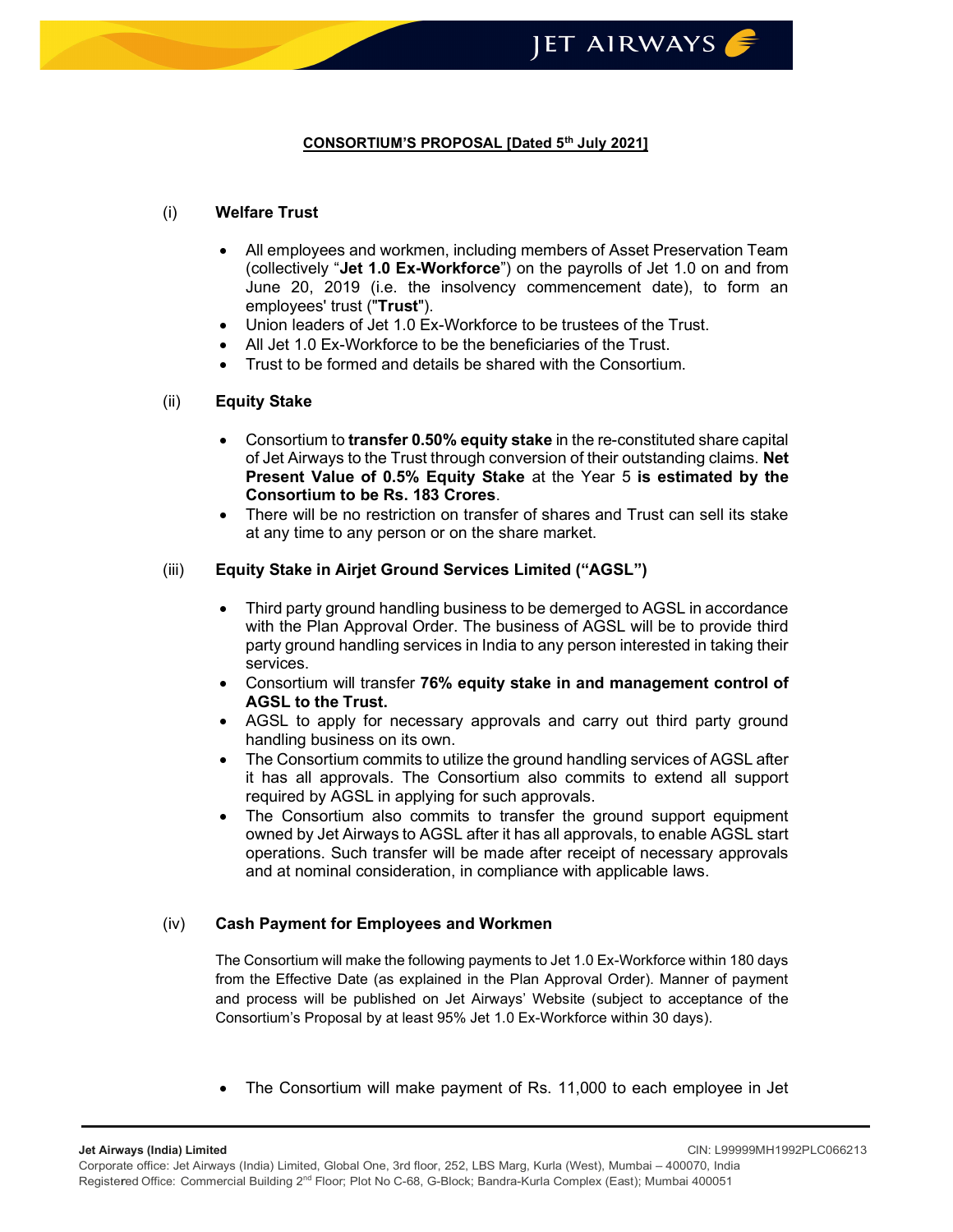1.0 Ex-Workforce.

- The Consortium will make payment Rs. 22,800 cash to each workman in Jet 1.0 Ex-Workforce for following purposes:
	- o Rs. 11,000 cash to each workman in Jet 1.0 Ex-Workforce.
	- $\circ$  Rs. 5,100 cash as medical expense reimbursement for parents of workmen in Jet 1.0 Ex-Workforce.
	- $\circ$  Rs. 5,100 cash as school fee reimbursement for children of workman in Jet 1.0 Ex-Workforce.
	- o Rs. 1,100 towards Stationary (school bags etc.) for children of workman in Jet 1.0 Ex-Workforce.
	- $\circ$  Rs. 500 towards Onetime mobile phone recharge for each workman in Jet 1.0 Ex-Workforce.

# (v) IT Assets

- The Consortium will give to each workman, one IT equipment (phone or iPad or laptop) out of existing IT assets of Jet 1.0. IT assets will be given within 180 days from the Effective Date and process will be published on Jet Airways Website (subject to acceptance of the Consortium's Proposal by at least 95% Jet 1.0 Ex-Workforce within 30 days.)
- IT assets will be given on lottery/ chit/ random identification basis to ensure the distribution process is fair, neutral, and unbiased. The Consortium accepts no responsibility or liability for the condition or value of assets.
- If any of IT assets are left after completing distribution to workmen in the manner described above, then the Consortium will give one IT equipment (phone or iPad, or laptop) to each employee. Priority in such distribution shall be given to employee with lowest last drawn salary up to the highest drawn salaried employee.
- Any such allocated IT assets must be collected with 30 (thirty) days from completion of such draw of lots.

# (vi) Free Tickets

- Consortium give credits for future tickets worth Rs. 10,000 to each Jet 1.0 Ex-Workforce. Credits will be extended within 180 days from the Effective Date and process will be published on Jet Airways Website (subject to acceptance of the Consortium's Proposal by at least 95% Jet 1.0 Ex-Workforce within 30 days.)
- Credit for future tickets will be issued in the form of redeemable vouchers in the multiples of Rs. 1,000/- (equivalent to Rs. 1,000 worth of credit for future tickets).
- Vouchers will be transferable in nature (prior to issuance of any ticket). No tickets will be transferable in nature. Vouchers can be redeemed against more than 1 (one) ticket.
- The window period of future credit to Jet 1.0 Ex-Workforce shall be 1 (one) year from the Effective Date. The beneficiaries shall however, get themselves registered within 180 days from the Effective Date to avail the facility.
- Airport charges/ statutory charges and taxes will have to be paid as per applicable laws and vouchers cannot be redeemed for such payments.